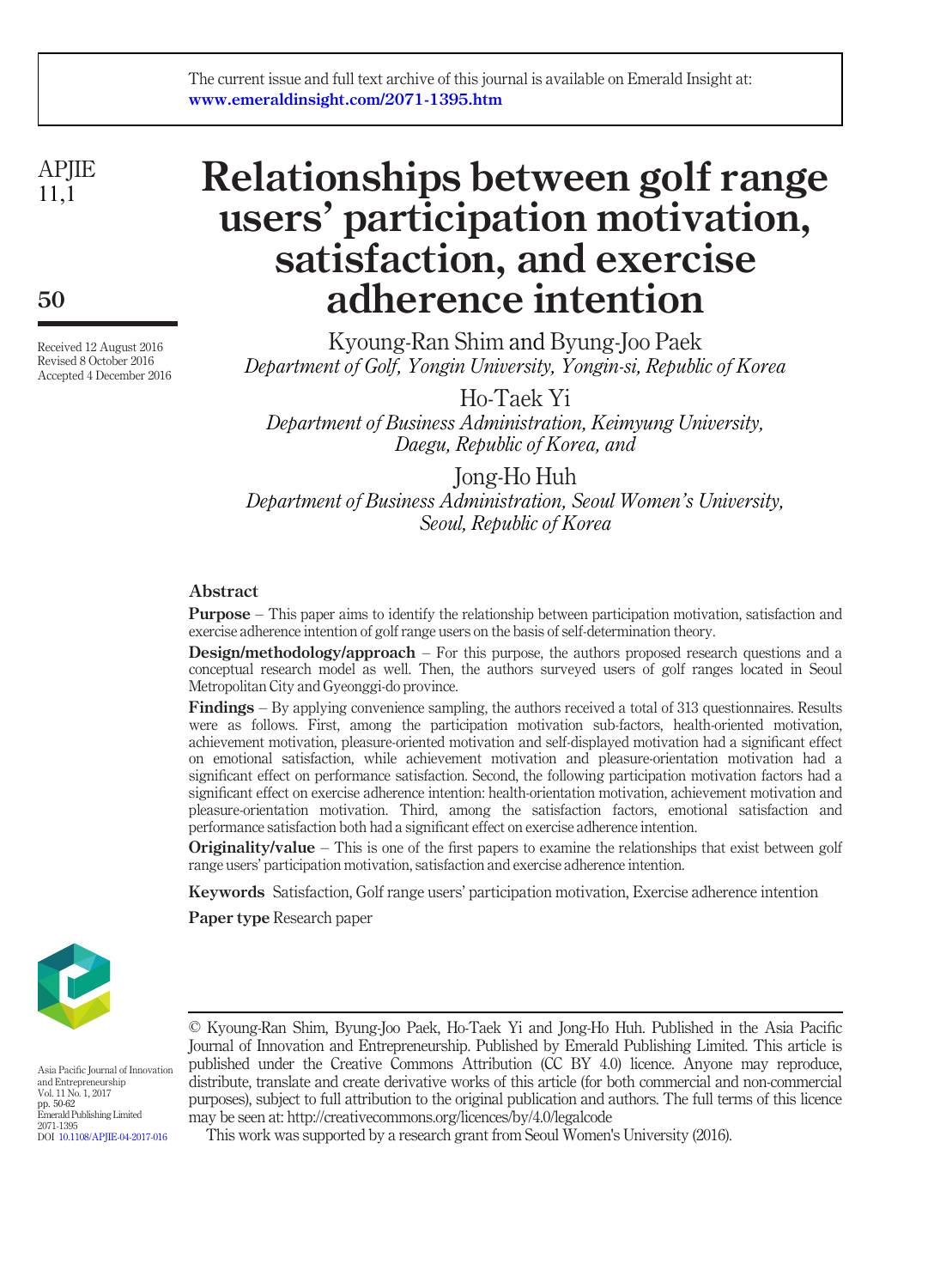#### Introduction

Golf has become increasingly popular for people of all ages and skill levels. According to [Seo](#page-12-0) [\(2013\)](#page-12-0), there are more than 460 million golfers, the largest for a single event sport, around the world. Golf not only provides a means of sports and recreation but also can be a method of improving fitness and balance, especially for the old [\(Tsang and Hui-Chan, 2004](#page-12-1)). In the past, golf was an aristocratic sport. The costs to learn and enjoy golf were exorbitantly high to even be considered by people with an average household income. Now, however, golf has entered a period where it can be enjoyed by men and women of all ages. With drastic price bubble bursts for golf supplies, the increase in public golf courses that are more affordable than regular country clubs and the prevalence of golf driving ranges that can easily be enjoyed in urban areas, golf has fully become a leisure sport familiar to the general public. As a result, the question of why people participate in golf sports and whether they adhere to them has emerged as a research topic of interest.

Previous researches about golf exercise mainly focus on how to improve golf performance [\(Burden](#page-10-0) et al., 1998; Doan et al[., 2006](#page-11-0); [Watanabe](#page-12-2) et al., 1998). These researches have elucidated that golf performance is influenced by golf club and swing mechanism. Several studies have investigated the effect of golf training programs, based primarily on golf theory and anecdote, and used general conditioning exercises (Doan et al[., 2006](#page-11-0); [Fradkin](#page-11-1) et al., 2004; [Thompson and Osness, 2004](#page-12-3)). Though these researches identify several key factors for improving golf performance, they underscore the importance of motivation in sport.

The act of participating in sports as a leisure activity and adhering to them depends on the individual's personal choices, and among them, motivation is recognized as the most fundamental area that determines sports participation (Park *et al.*, 2010). Motivation refers to an inner driving force that causes behavior toward a certain goal [\(Park andMoon, 2007](#page-11-3)), and it is especially pronounced in the leisure sector, as it not only helps to understand and analyze why people participate in sports activities in their desired manner but also aids in understanding the results of sports participation (Manfredo and Driver, 1996; Park et al., 2010).

For this reason, there have been studies acrossa relativelywide varietyof sports areas, such as swimming, skiing, yachting, triathlon, track, dance, etc., toidentify the relationship between satisfaction and exercise adherence intention through the motivation for, and participation in, particular sports situations (Bu and Yang, 2005; [Cho and Ji, 2013](#page-10-2); Cho and Kim, 2010; [Jeon](#page-11-5) et al., [2014;](#page-11-5) [Jung and An, 2012](#page-11-6); [Kim and Ro, 2012](#page-11-7)); not only have these studies revealed that participation motivation is the reason for participating in sports but also it has a close relationship with satisfaction and exercise adherence intention (Park et al., 2010).

Meanwhile, in the golf sports field, research on increasing the will of participants to participate in exercise has actively been conducted. The studies are largely divided into three areas:

- (1) the relationship between participation motivation and satisfaction of golf participants [\(Han and Kwon, 2008](#page-11-8), [Hur and Shin, 2011](#page-11-9); [Kim, 2005;](#page-11-10) Lee et al[., 2011](#page-11-11); [Shin, 2009;](#page-12-4) [Shin and Yoon, 2010\)](#page-12-5);
- (2) the relationship between participation motivation and exercise adherence intention (Choi et al[., 2010](#page-10-4); [Jeong, 2006;](#page-11-12) [Kim, 2014;](#page-11-13) [Kim and Jung, 2010;](#page-11-14) [Oh, 2007](#page-11-15); [Shim, 2013](#page-12-6)); and
- (3) the relationship between satisfaction and exercise adherence intention ([Lee, 2008](#page-11-16); [Yoo and Ryu, 2010\)](#page-12-7).

However, unlike other sports fields, there is not yet any research that takes an integrated view of the relationship between golf participants' participation motivation, satisfaction and exercise adherence intention; thus, there is a need for analysis in this area. In particular, the need is

Golf range users' participation motivation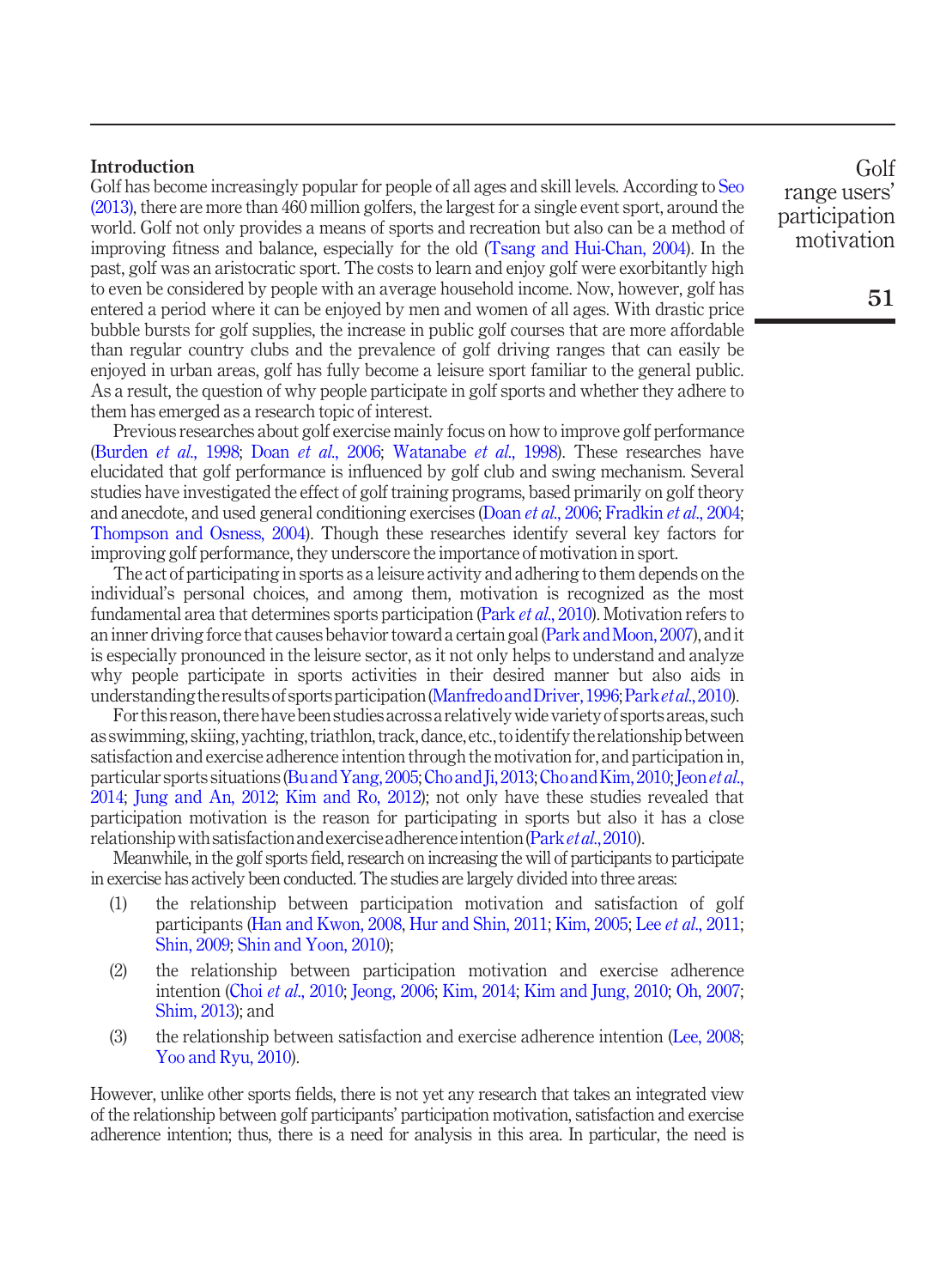further emphasized, as the golf industry comprises the largest percentage of industrial relations as a single event in the sports sector, and if golf demand decreases, it could lead to decreases in consumption, a large part of the capital market, not to mention in the industry itself. **APJIE** 11,1

#### Research questions

The present study attempts to elaborate upon some hypothesized relationships in a golf range user's behavior context. Based on self-determination theory (SDT), this study aims to identify the relationship between participation motivation and satisfaction of golf range users and investigate the factors that lead to participation satisfaction and foster motivation in golf sports for continuing exercise. Golf range users were selected as research subjects because the golf driving range is the starting point of the golf market and the golf driving range business is obviously closely related to the golf course business. Furthermore, this study aims to enable the people who enjoy golf to use golf driving ranges more frequently and to provide the data required for effective management and market strategy development of the golf industry.

To achieve the study objectives, we established the following research questions:

- RQ1. Is there a relationship between participation motivation and satisfaction in golf range users?
- RQ2. Is there a relationship between participation motivation and exercise adherence intention?
- RQ3. Is there a relationship between satisfaction and exercise adherence intention?

#### Self-determination theory: a brief overview

#### Self-determination theory

SDT is a theory about personality development and self-motivated behavior change. Fundamental to the theory is the principle that human beings have an innate organizational tendency toward growth, integration of the self and the resolution of psychological inconsistency ([Ryan, 1995;](#page-12-8) [Ryan and Deci, 2000](#page-12-9)), and this theory has been applied successfully to education and sport. SDT has shown the important role of different types of motivation factors in inducing various cognitive, behavioral and affective outcomes ([Ryan](#page-12-10) [and Deci, 1991;](#page-12-10) [Frederick and Ryan, 1995\)](#page-11-17).

These researchers argue that human behavior can be broadly categorized as intrinsically motivated, extrinsically motivated or amotivated. First, intrinsic motivated behaviors can occur without external rewards and are undertaken out of interest in the activity itself rather than the outcomes of the activity [\(Ryan and Deci, 1991](#page-12-10)). Second, extrinsically motivated behaviors can be found when the activity is carried out as a means to an end and not for its own sake. Finally, amotivation, which refers to the situation where individuals perceive no contingencies between outcomes and their action, is evident when people are neither intrinsically nor extrinsically motivated ([Vallerand](#page-12-11) *et al.*, 1992). The current SDT has evolved from early research on the factors shaping intrinsic motivation ([Deci, 1971](#page-10-5)) into different types of motivated behaviors which can be ordered along a self-determination continuum. There are seven types of self-determination from lower to higher levels: amotivation, external regulation, introjected regulation, identified regulation, identified regulation, integrated regulation and intrinsic motivation.

[Vallerand \(1997\)](#page-12-12) proposed a comprehensive model of motivation which argues that different motivational types are exerted through the satisfaction of certain psychological needs. Based on the proposed model and previous motivation literature in sport, this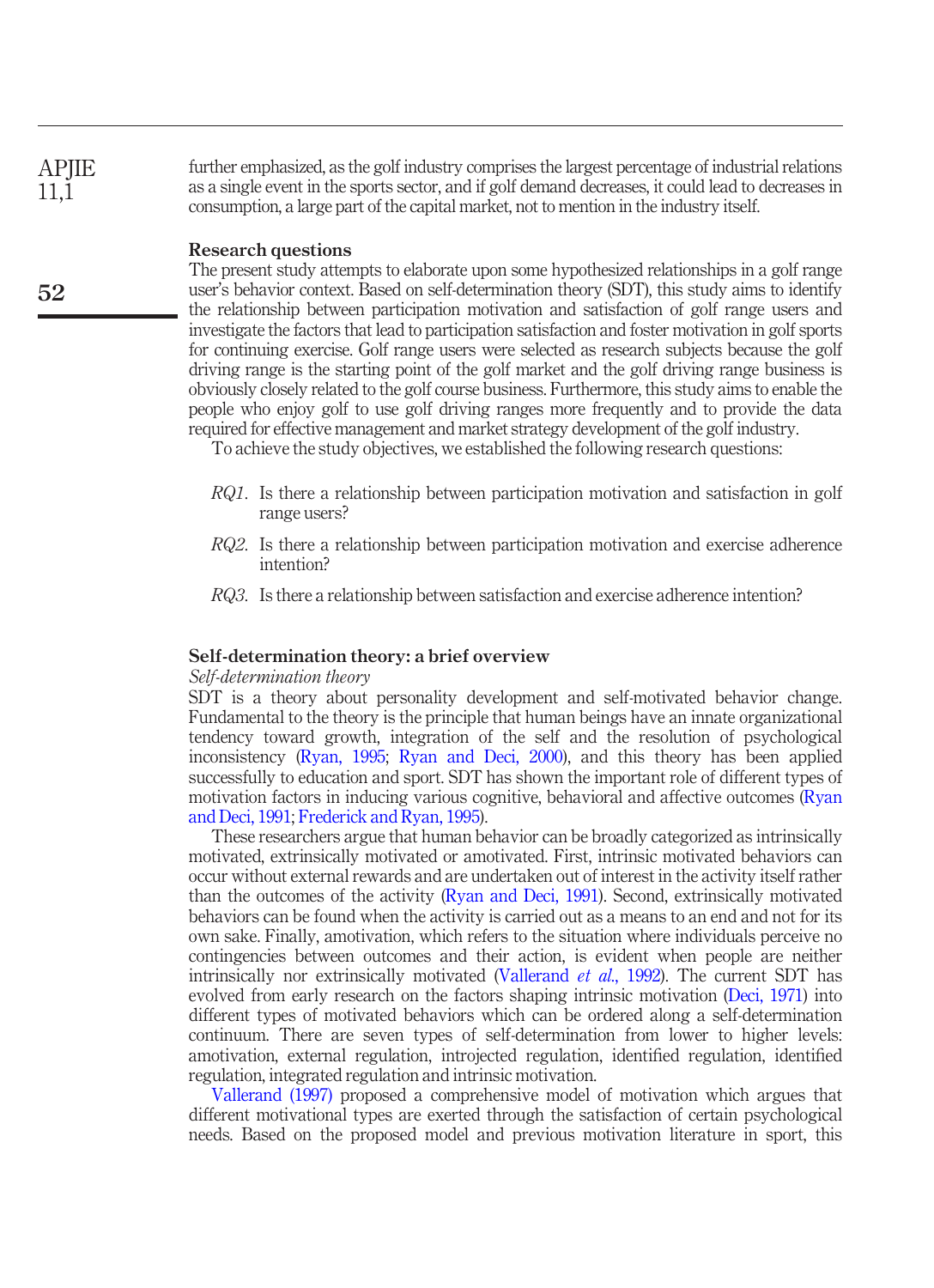research integrates several intrinsic and extrinsic motivations, namely, health-oriented motivation (HOM), achievement motivation (AM), pleasure-oriented motivation (POM), selfdisplayed motivation (SDM) and relationship building motivation (RBM), and proposes the role of integrated participation motivations [\(Figure 1\)](#page-3-0).

#### Method

#### Research target

In this study, the authors selected users of golf ranges located in Seoul Metropolitan City and Gyeonggi-do province as the research subjects. Data collection was carried out by explaining the purpose and effects of preliminary research to the responsible personnel via phone and email and by collecting data directly by visiting golf driving ranges over a span of two months after receiving approval for data collection. For sample selection, the authors collected a total of 320 questionnaires by applying a non-probability sampling method of convenience sampling. Of the collected questionnaires, the authors excluded 17 that were determined to be unreliable or to have spoiled (blank or double) responses, and 313 questionnaires were used for the actual analysis. The general characteristics of the participants in this study are shown in [Table I](#page-4-0).

#### Research tools

The authors used a questionnaire as the research tool for achieving the objectives of this study, and they modified and supplemented the tools that have already been used to test the reliability and validity of questionnaires in previous studies. The self-report questionnaires consisted chiefly of four categories: participation motivation, satisfaction, exercise adherence intention and general characteristics.

For participation motivation, the authors modified and supplemented questions used in [Gill](#page-11-18) et al[. \(1983\)](#page-11-18)'s study and participation motivation questions used in [Kim \(2005\)](#page-11-19)'s study to fit the nature of this study and developed a total of 18 questions: HOM (six questions; improving physical strength, weight control, maintaining body balance, body care, alleviation of stress and emotional stability), AM (four questions; improving golf ability, acquiring new golf skill, self-fulfillment and acquiring honors), POM (four questions; fun, delight, happiness and vitality of living), SDM (two questions; self-expression and self-display) and RBM (two questions; promoting friendship and social interaction). For satisfaction, the authors modified and complemented questions used in [Beard and Ragheb](#page-10-6)'s (1980) study to fit the nature of this study and developed a total of six questions: emotional satisfaction (two questions) and performance satisfaction (four questions). Exercise adherence intention consisted of three questions regarding possibility of exercise adherence", "likeliness to continue exercising" and "will to adhere to exercise" based on the questions used in [Yoo and Ryu](#page-12-7)'s (2010) study. General

<span id="page-3-0"></span>

Golf range users' participation motivation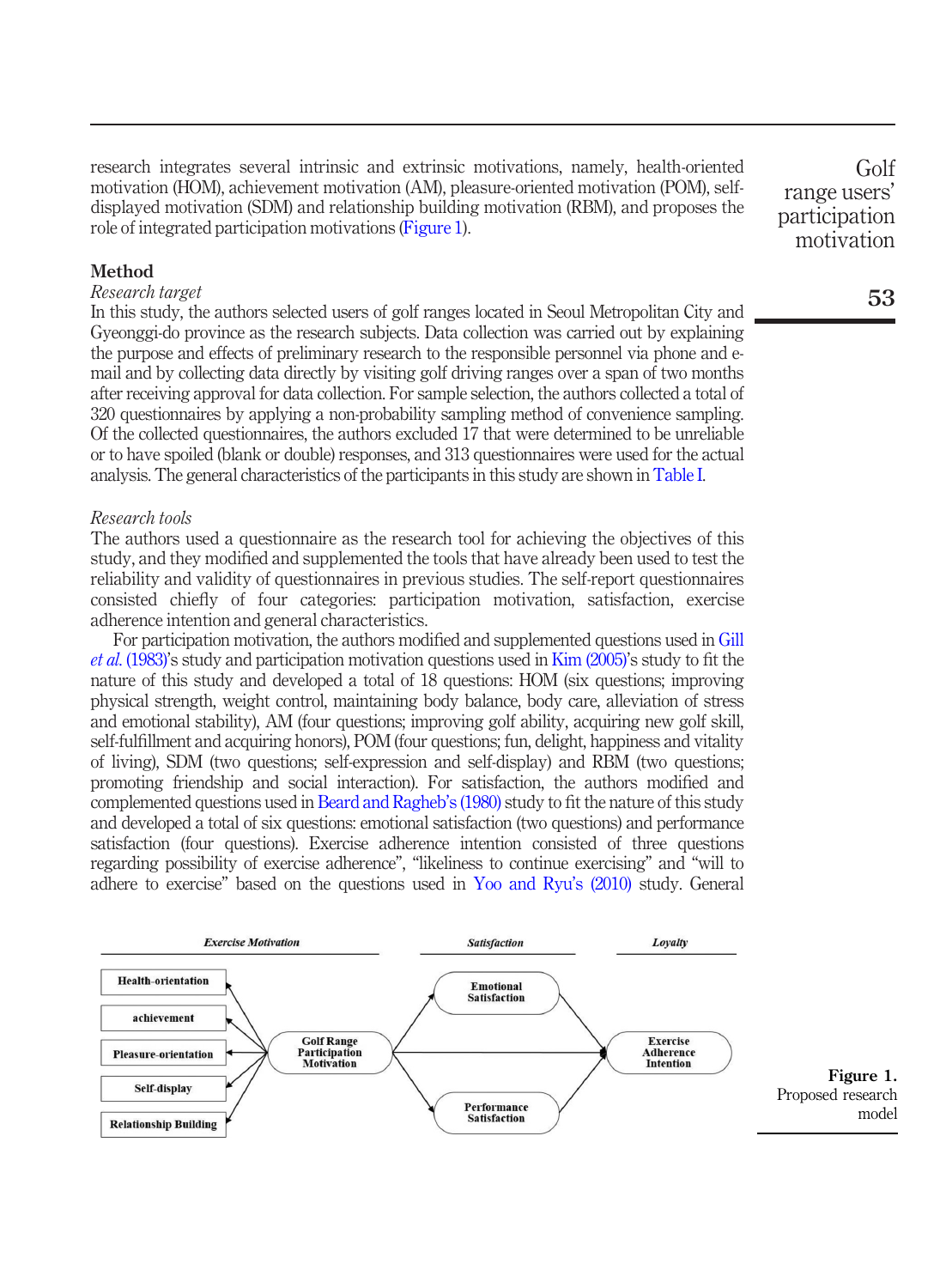| <b>APJIE</b><br>11,1                                               |                                                                                                                                         | Frequency $(N)$             | $(\%)$                               |
|--------------------------------------------------------------------|-----------------------------------------------------------------------------------------------------------------------------------------|-----------------------------|--------------------------------------|
|                                                                    | Gender<br>Male<br>Female                                                                                                                | 197<br>106                  | 65.0<br>35.0                         |
| 54                                                                 | Age<br>Under 30 years<br>30s<br>40s<br>50s<br>Over 60 years                                                                             | 132<br>44<br>83<br>38<br>6  | 43.6<br>14.5<br>27.4<br>12.5<br>2.0  |
|                                                                    | Golfing history<br>Under 2 years<br>3 and over $\sim$ under 4<br>5 and over $\sim$ under 6<br>7 and over $\sim$ under 8<br>Over 9 years | 122<br>65<br>46<br>28<br>42 | 40.3<br>21.5<br>15.2<br>9.2<br>13.9  |
|                                                                    | Driving range<br>Usage frequency<br>Once a week<br>Twice a week<br>3 times a week<br>4 times a week<br>Over 5 times a week              | 46<br>69<br>87<br>59<br>42  | 15.2<br>22.8<br>28.7<br>19.5<br>13.9 |
| Table I.<br>General<br>characteristics of<br>research participants | Golf<br>Practice time<br>Under 1 h<br>1 and over $\sim$ under 2<br>3 and over $\sim$ under 4<br>Over 5 h                                | 91<br>124<br>73<br>15       | 30.0<br>40.9<br>24.1<br>5.0          |

<span id="page-4-0"></span>characteristics of the participants consisted of five questions regarding gender, age, golfing history, driving range usage frequency and golf practice time. In the questionnaire, questions regarding participation motivation, satisfaction and exercise adherence intention were measured on a five-point Likert-type scale from 1 (*strongly disagree*) to 5 (*strongly agree*). The details of the questionnaire configuration are shown in [Table II](#page-4-1).

| Item                                | Item content                           | Sum |
|-------------------------------------|----------------------------------------|-----|
|                                     | Health-oriented motivation (HOM)       | 6   |
|                                     | Achievement motivation (AM)            | 4   |
|                                     | Pleasure-oriented motivation (POM)     |     |
|                                     | Self-displayed motivation (SDM)        | 2   |
| Participation motivation            | Relationship building motivation (RBM) | 2   |
|                                     | Emotional satisfaction (ES)            | 2   |
| Satisfaction                        | Performance satisfaction (PS)          | 4   |
| Exercise adherence intention (EAI)  |                                        | 3   |
| General characteristics of research |                                        |     |
| participants                        |                                        | 5   |
| Total number of questions           |                                        | 32  |

<span id="page-4-1"></span>Table II. Details of questionnaire configuration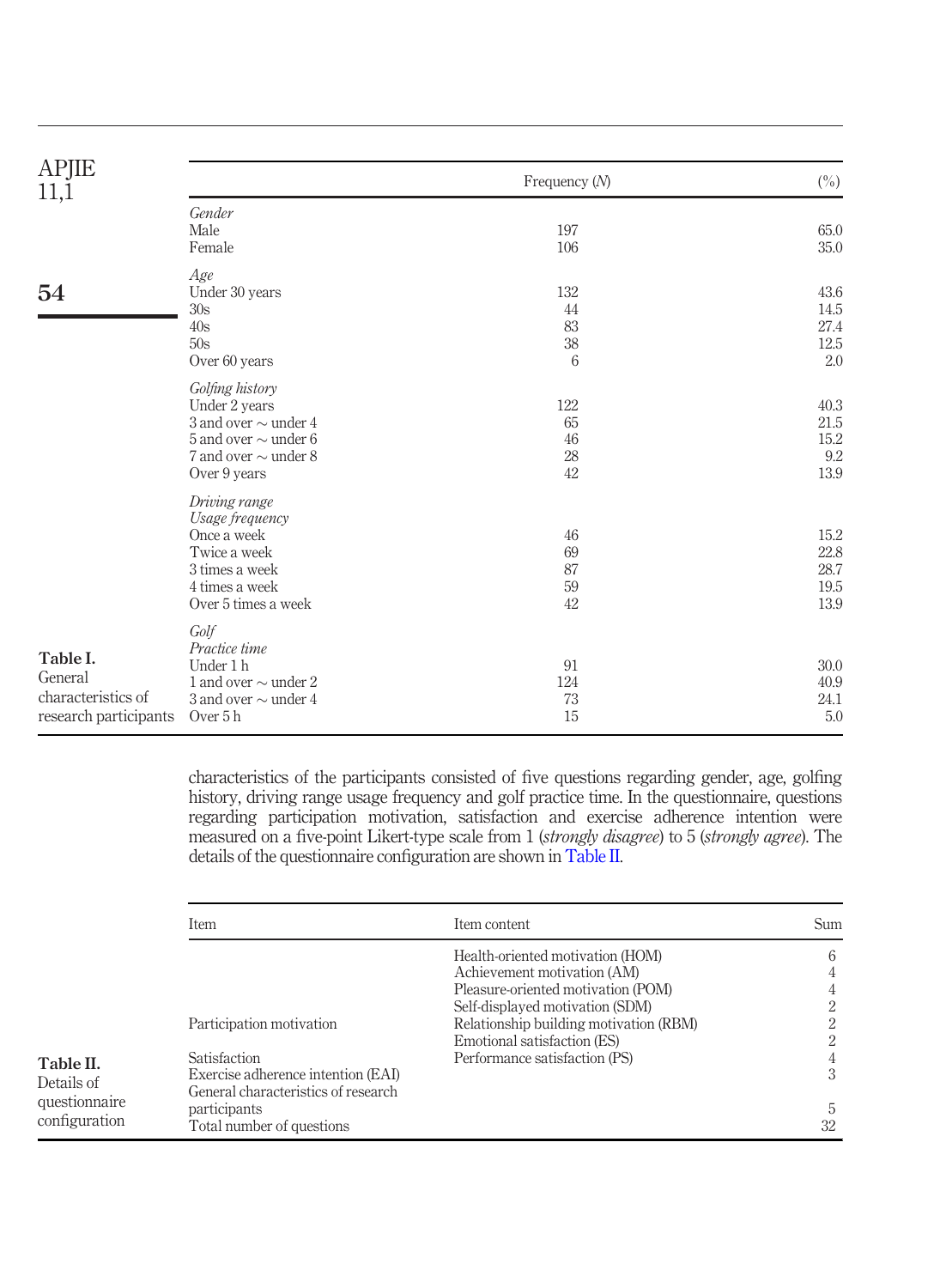#### Validity and reliability of the questionnaire

In this study, factor analysis was conducted to verify the construct validity of the questionnaire. Factor analysis was performed using a principle component analysis and was analyzed using the orthogonal rotation method of varimax rotation. Factors were extracted based on a minimum eigenvalue of 1.0 and only questions with factor loadings greater than 0.60 were selected. Moreover, the reliability of each factor was verified using Cronbach's  $\alpha$ coefficients, which assess the internal consistency of the questions.

[Table III](#page-5-0) shows the results of the factor and reliability analysis for participation motivation. The factor analysis results show that with a total variance of 71.422 per cent, participation motivation consists of five sub-factors: health-oriented, achievement, pleasureoriented, self-display and relationship building, and the reliability coefficients of participation motivation were satisfactory (0.701-0.876).

[Table IV](#page-6-0) shows the factor and reliability analysis results for satisfaction. According to the factor analysis results, satisfaction consists of two sub-factors, emotional satisfaction and performance satisfaction, with a total variance of 72.248 per cent. The reliability coefficients for satisfaction were relatively satisfactory (0.789-0.836).

[Table V](#page-6-1) shows the factor and reliability analysis results for exercise adherence intention. The factor analysis results show that one factor was extracted with a total variance of 67.185 per cent. The reliability coefficient for exercise adherence intention was 0.751.

#### Data analysis

Of the completed questionnaires, the authors excluded those deemed to have spoiled responses or low reliability, coded the remaining questionnaires with reliable data and used the following procedure using the statistical program SPSS Win ver. 18.0:

<span id="page-5-0"></span>

| Item                | Factor 1<br><b>HOM</b> | Factor 2<br>AM | Factor 3<br><b>POM</b> | Factor 4<br><b>SDM</b> | Factor 5<br><b>RBM</b> |                          |
|---------------------|------------------------|----------------|------------------------|------------------------|------------------------|--------------------------|
| HOM1                | 0.607                  | 0.081          | 0.407                  | 0.210                  | 0.037                  |                          |
| HOM2                | 0.631                  | 0.156          | 0.314                  | 0.284                  | 0.155                  |                          |
| HOM <sub>3</sub>    | 0.786                  | 0.166          | 0.139                  | 0.040                  | 0.034                  |                          |
| HOM <sub>4</sub>    | 0.781                  | 0.164          | 0.125                  | 0.000                  | 0.148                  |                          |
| HOM <sub>5</sub>    | 0.800                  | 0.266          | 0.147                  | 0.008                  | 0.094                  |                          |
| HOM <sub>6</sub>    | 0.661                  | 0.215          | 0.202                  | 0.274                  | 0.071                  |                          |
| AM <sub>1</sub>     | 0.181                  | 0.674          | 0.195                  | 0.230                  | 0.170                  |                          |
| AM <sub>2</sub>     | 0.333                  | 0.765          | 0.219                  | 0.051                  | 0.023                  |                          |
| AM <sub>3</sub>     | 0.283                  | 0.797          | 0.166                  | 0.117                  | 0.013                  |                          |
| AM4                 | 0.080                  | 0.719          | 0.187                  | 0.029                  | 0.283                  |                          |
| POM <sub>1</sub>    | 0.096                  | 0.233          | 0.809                  | 0.026                  | 0.167                  |                          |
| POM <sub>2</sub>    | 0.226                  | 0.205          | 0.820                  | 0.066                  | 0.132                  |                          |
| POM <sub>3</sub>    | 0.323                  | 0.183          | 0.803                  | 0.080                  | 0.110                  |                          |
| POM <sub>4</sub>    | 0.416                  | 0.200          | 0.614                  | 0.263                  | 0.041                  |                          |
| SDM <sub>1</sub>    | 0.072                  | 0.062          | 0.097                  | 0.842                  | 0.168                  |                          |
| SDM <sub>2</sub>    | 0.190                  | 0.196          | 0.093                  | 0.793                  | 0.139                  |                          |
| RBM <sub>1</sub>    | 0.190                  | 0.068          | 0.110                  | 0.331                  | 0.802                  |                          |
| RBM <sub>2</sub>    | 0.098                  | 0.241          | 0.172                  | 0.071                  | 0.846                  | Table III.               |
| Eigenvalue          | 7,415                  | 1.649          | 1.424                  | 1.305                  | 1.063                  | Validity and             |
| % variance          | 41.192                 | 9.159          | 7.912                  | 7.251                  | 5.905                  | reliability test results |
| % Total variance    | 41.192                 | 50.352         | 58.264                 | 65.515                 | 71.422                 | for participation        |
| Cronbach's $\alpha$ | 0.876                  | 0.828          | 0.871                  | 0.701                  | 0.753                  | motivation               |

Golf range users' participation motivation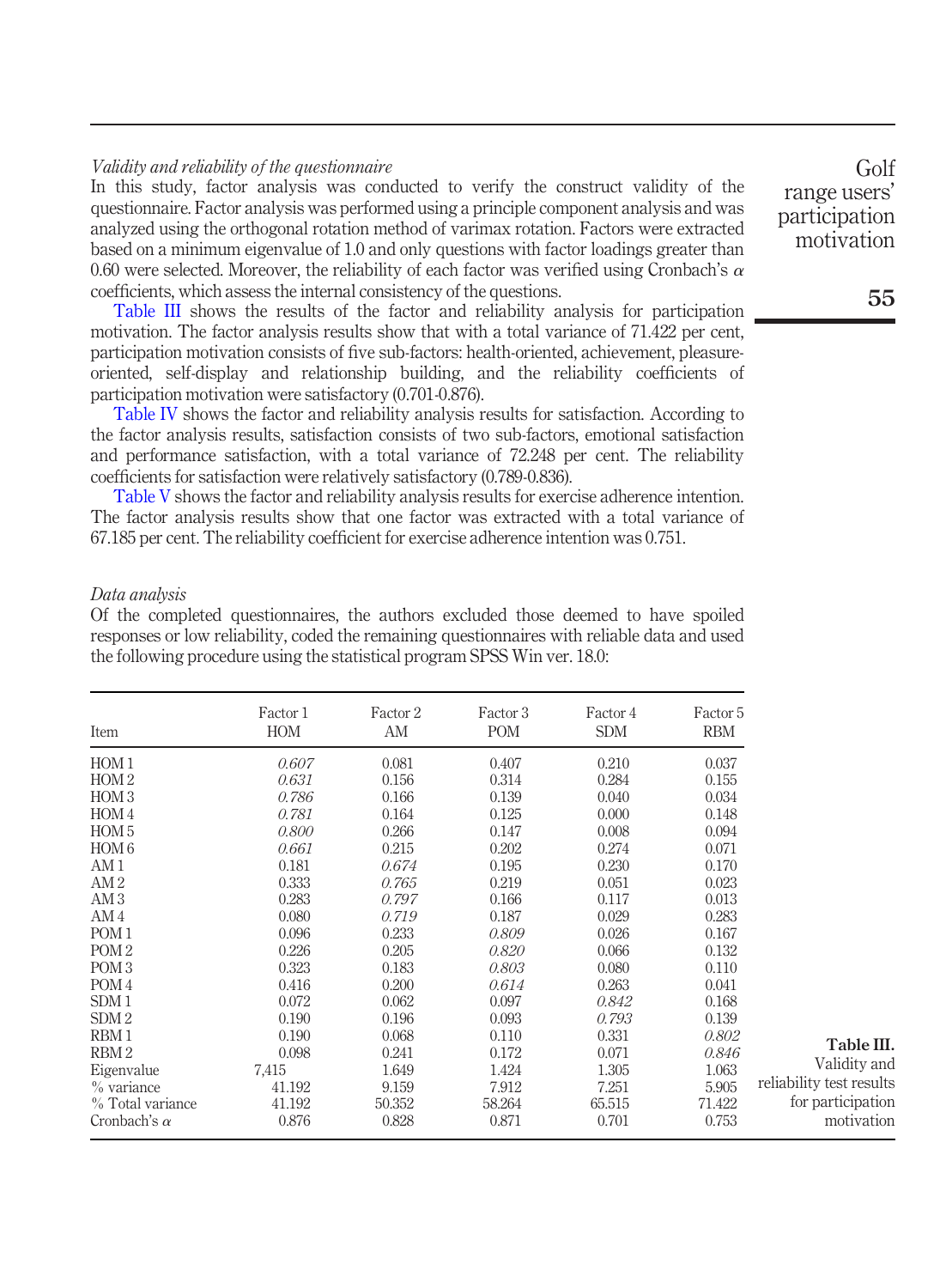56

- a frequency analysis was performed to examine the general characteristics of the participants;
- a factor and reliability analysis was performed to test the reliability and validity of the research tools; and
- a correlation analysis and a multiple regression analysis were performed to examine the relationship between participation motivation, satisfaction and exercise adherence intention.

#### Results

Correlation coefficients for participation motivation, satisfaction and exercise adherence intention Correlation analysis was performed to identify the relationship between participation motivation, satisfaction and exercise adherence intention. The results indicated high correlation coefficients between participation motivation and emotional satisfaction (in descending order): AM ( $r = 0.683$ ), HOM ( $r = 0.573$ ), POM ( $r = 0.557$ ), RBM ( $r = 0.397$ ) and SDM  $(r = 0.390)$ . The correlations between participation motivation and performance satisfaction were (in descending order) as follows: HOM ( $r = 0.540$ ), POM ( $r = 0.510$ ), AM  $(r = 0.469)$ , SDM  $(r = 0.225)$  and RBM  $(r = 0.212)$ . The correlation analysis between participation motivation and exercise adherence intention showed the following results (in descending order): POM ( $r = 0.371$ ), AM ( $r = 0.332$ ), HOM ( $r = 0.237$ ), RBM ( $r = 0.161$ ) and SDM  $(r = 0.149)$ . Finally, in the results of correlation analysis between satisfaction and

|                                                                           | Item                                                                                                                                                                        | Factor 1<br>ES                                                                           | Factor 2<br><b>PS</b>                                                                    |
|---------------------------------------------------------------------------|-----------------------------------------------------------------------------------------------------------------------------------------------------------------------------|------------------------------------------------------------------------------------------|------------------------------------------------------------------------------------------|
| Table IV.<br>Validity and<br>reliability test results<br>for satisfaction | ES <sub>1</sub><br>ES <sub>2</sub><br>PS <sub>1</sub><br>PS <sub>2</sub><br>PS3<br>PS <sub>4</sub><br>Eigenvalue<br>$%$ variance<br>% total variance<br>Cronbach's $\alpha$ | 0.821<br>0.865<br>0.289<br>0.109<br>0.169<br>0.332<br>1.072<br>17.867<br>17.867<br>0.789 | 0.254<br>0.176<br>0.767<br>0.867<br>0.795<br>0.715<br>3.263<br>54.381<br>72.248<br>0.836 |

<span id="page-6-1"></span><span id="page-6-0"></span>

|                                                                                             | Item                                                                                 | Factor 1<br>EAI                                      | Cronbach's $\alpha$ |
|---------------------------------------------------------------------------------------------|--------------------------------------------------------------------------------------|------------------------------------------------------|---------------------|
| Table V.<br>Validity and<br>reliability test results<br>for exercise<br>adherence intention | EAI <sub>1</sub><br>EAI 2<br>EAI 3<br>Eigenvalue<br>$%$ variance<br>% total variance | 0.789<br>0.808<br>0.860<br>2.016<br>67.185<br>67.185 | 0.751               |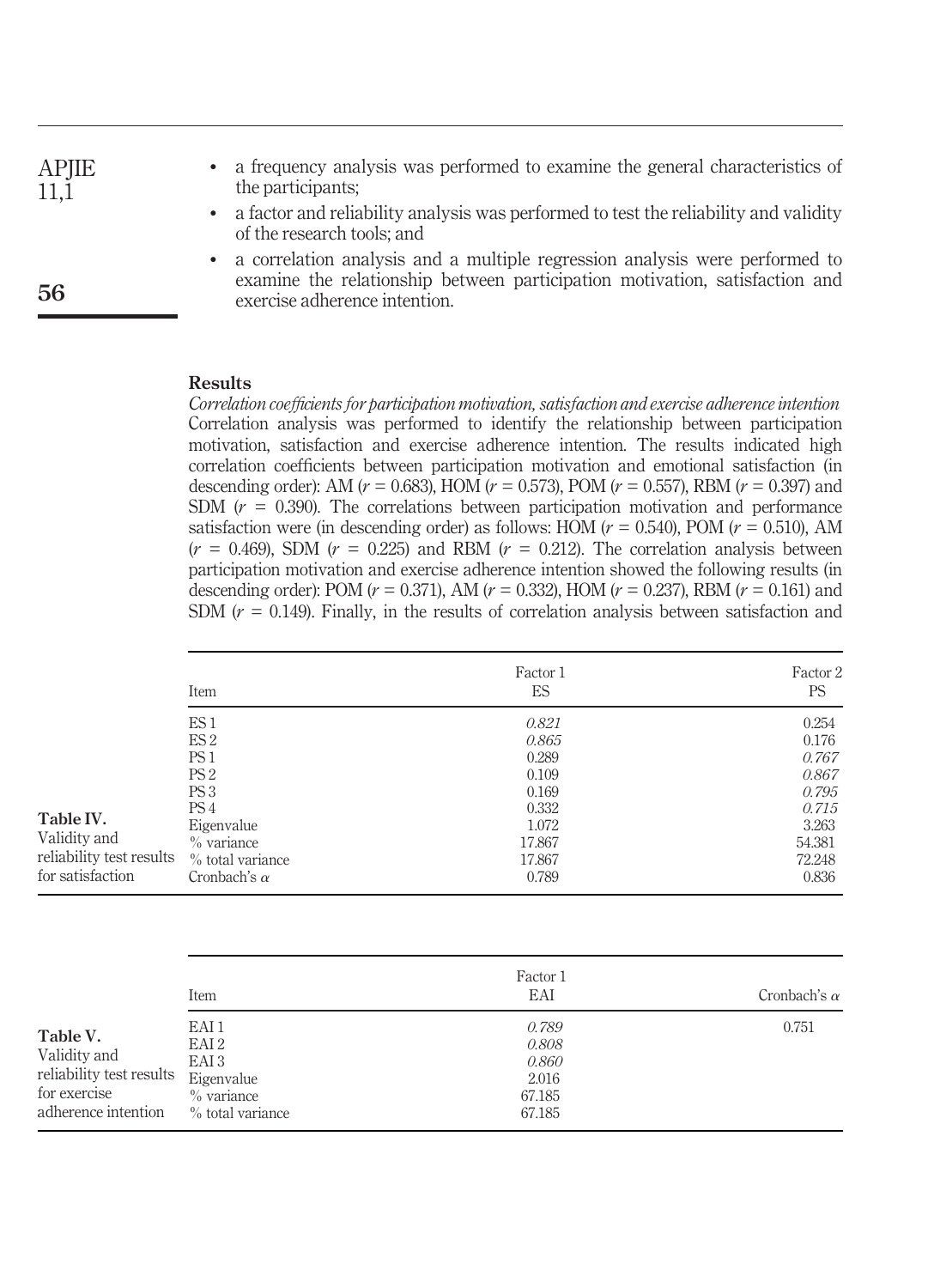exercise adherence intention, emotional satisfaction ( $r = 0.330$ ) had the highest correlation, followed by performance satisfaction  $(r = 0.259,$  [Table VI](#page-7-0)).

#### Impact of participation motivation on emotional satisfaction

[Table VII](#page-7-1) shows the results of the multiple regression analysis performed to identify the impact of golf range users' participation motivation on emotional satisfaction. According to the results, among the sub-factors of participation motivation, HOM, AM, POM and SDM were shown to have a significant effect on emotional satisfaction at the  $p < 0.05$  level. However, RBM did not affect emotional satisfaction. The relative influence of participation motivation on emotional satisfaction was as follows: AM ( $\beta$  = 0.447), HOM ( $\beta$  = 0.171), POM ( $\beta$  = 0.155) and SDM ( $\beta$  = 0.098). Meanwhile, the explanatory power for the impact of participation motivation on emotional satisfaction was 55.1 per cent ( $R^2 = 0.551$ ).

#### Impact of participation motivation on performance satisfaction

[Table VIII](#page-8-0) shows the results of the multiple regression analysis performed to identify the impact of golf range users' participation motivation on performance satisfaction. According to the results, among the participation motivation sub-factors, AM and POM had a significant impact on performance satisfaction at the  $p < 0.05$  level. However, HOM, SDM and RBM did not affect performance satisfaction. The relative influence of participation motivation on performance satisfaction was as follows: POM  $(B = 0.298)$  and AM  $(\beta = 0.203)$ . Meanwhile, the explanatory power for the impact of participation motivation on emotional satisfaction was 16.4 per cent  $(R^2 = 0.164)$ .

| Variable                                                                                                    | <b>HOM</b>                                                                               | AM                                                                         | <b>POM</b>                                                    | <b>SDM</b>                                        | <b>RBM</b>                          | ES                     | PS        | EAI |                                                                                                                                     |
|-------------------------------------------------------------------------------------------------------------|------------------------------------------------------------------------------------------|----------------------------------------------------------------------------|---------------------------------------------------------------|---------------------------------------------------|-------------------------------------|------------------------|-----------|-----|-------------------------------------------------------------------------------------------------------------------------------------|
| <b>HOM</b><br>AM<br><b>POM</b><br><b>SDM</b><br><b>RBM</b><br>ES<br><b>PS</b><br>EAI<br>Note: $*^*p < 0.01$ | $0.555***$<br>$0.617**$<br>$0.376**$<br>$0.364**$<br>$0.573**$<br>$0.540**$<br>$0.237**$ | $0.545**$<br>$0.341**$<br>$0.396**$<br>$0.683**$<br>$0.469**$<br>$0.332**$ | $0.325**$<br>$0.363**$<br>$0.557**$<br>$0.510**$<br>$0.371**$ | $0.425***$<br>$0.390**$<br>$0.225**$<br>$0.149**$ | $0.397**$<br>$0.212**$<br>$0.161**$ | $0.492**$<br>$0.330**$ | $0.259**$ |     | Table VI.<br>Correlation<br>coefficients for<br>participation<br>motivation,<br>satisfaction and<br>exercise adherence<br>intention |

<span id="page-7-1"></span>

| Independent variable                                                                                                          | В                                                  | <b>SE</b>                                          | ß                                         | $\tau$                                             |                                                    |                                                                                        |
|-------------------------------------------------------------------------------------------------------------------------------|----------------------------------------------------|----------------------------------------------------|-------------------------------------------|----------------------------------------------------|----------------------------------------------------|----------------------------------------------------------------------------------------|
| (Constant)<br>HOM<br>AM<br><b>POM</b><br><b>SDM</b><br><b>RBM</b><br><b>Notes:</b> $R^2 = 0.551$ ; $F = 72.927$ ; $p = 0.000$ | 0.245<br>0.187<br>0.436<br>0.165<br>0.087<br>0.053 | 0.183<br>0.058<br>0.049<br>0.056<br>0.040<br>0.040 | 0.171<br>0.447<br>0.155<br>0.098<br>0.060 | 1.336<br>3.198<br>8.867<br>2.956<br>2.186<br>1.321 | 0.183<br>0.002<br>0.000<br>0.003<br>0.030<br>0.187 | Table VII.<br>Impact of<br>participation<br>motivation on<br>emotional<br>satisfaction |

<span id="page-7-0"></span>Golf range users' participation motivation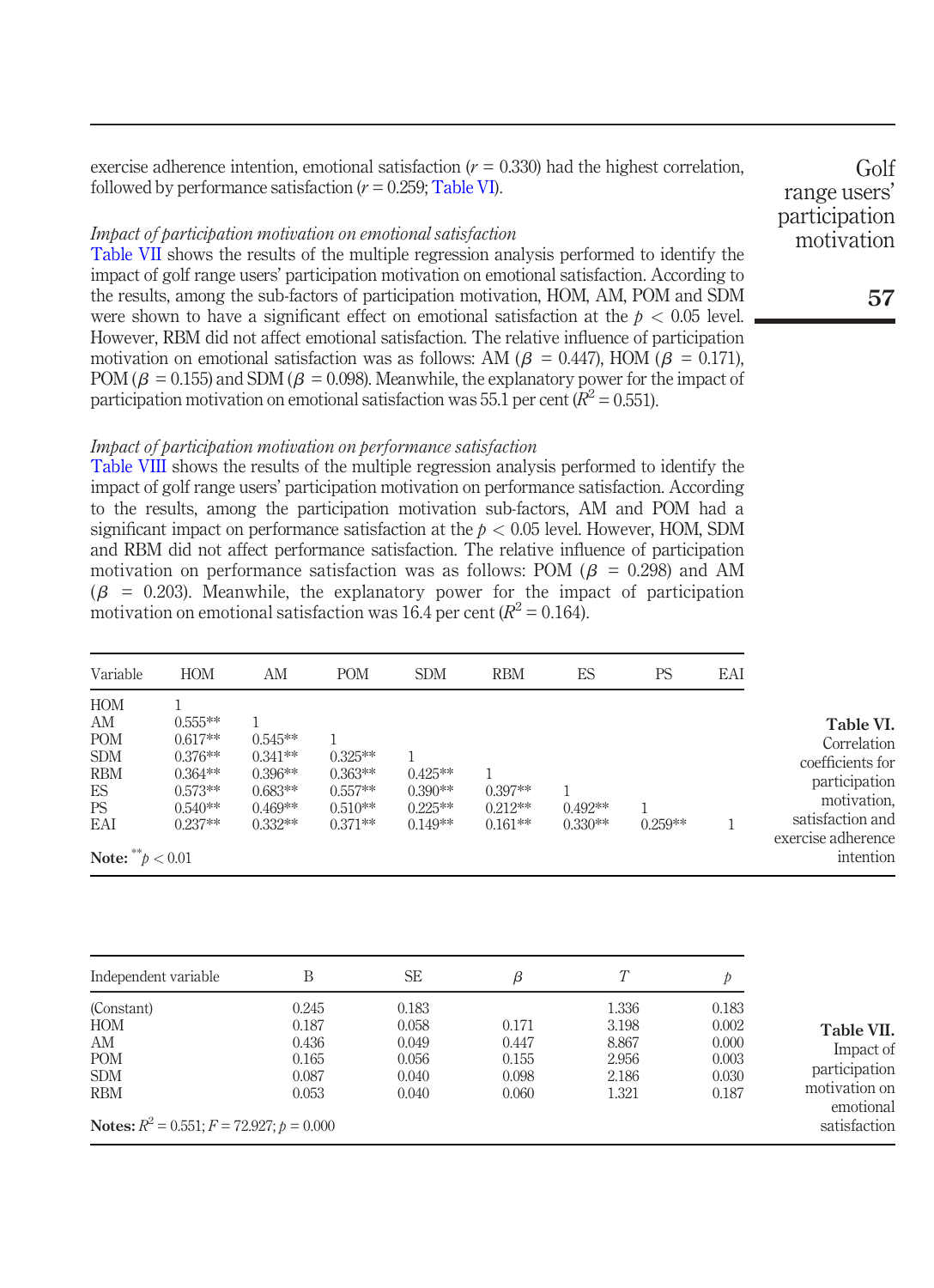Impact of participation motivation on exercise adherence intention

**APJIE** 11,1

58

[Table IX](#page-8-1) shows the results of the multiple regression analysis performed to identify the impact of participation motivation on exercise adherence intention, and according to the results, among the participation motivation sub-factors, HOM, AM and POM had a significant impact on exercise adherence intention at the  $p < 0.05$  level. However, SDM and RBM did not affect exercise adherence intention. The relative influence of participation motivation on exercise adherence intention was as follows: HOM ( $\beta$  = 0.312), POM ( $\beta$  = 0.237) and AM ( $\beta$  = 0.195). Meanwhile, the explanatory power for the impact of participation motivation on exercise adherence intention was 36.6 per cent ( $R^2 = 0.366$ ).

#### Impact of satisfaction on exercise adherence intention

[Table X](#page-8-2) shows the results of the multiple regression analysis performed to identify the impact of golf range users' satisfaction on exercise adherence intention. Among the satisfaction subfactors, emotional satisfaction and performance satisfaction both had a significant impact on exercise adherence intention at the  $p < 0.05$  level. The relative influence of satisfaction on exercise adherence intention was the strongest for emotional satisfaction ( $\beta = 0.456$ ), followed by performance satisfaction ( $\beta$  = 0.108). Meanwhile, the explanatory power for the impact of satisfaction on exercise adherence intention was approximately 25.3 per cent ( $R^2 = 0.253$ ).

<span id="page-8-2"></span><span id="page-8-1"></span><span id="page-8-0"></span>

|                                       | Independent variable                                     | B        | <b>SE</b> | $\beta$        | T        | $\mathcal{P}$ |
|---------------------------------------|----------------------------------------------------------|----------|-----------|----------------|----------|---------------|
|                                       | (Constant)                                               | 2.084    | 0.243     |                | 8.557    | 0.000         |
| Table VIII.                           | <b>HOM</b>                                               | $-0.063$ | 0.078     | $-0.059$       | $-0.812$ | 0.418         |
| Impact of                             | AM                                                       | 0.192    | 0.065     | 0.203          | 2.947    | 0.003         |
|                                       | <b>POM</b>                                               | 0.309    | 0.074     | 0.298          | 4.163    | 0.000         |
| participation<br>motivation on        | <b>SDM</b>                                               | 0.009    | 0.053     | 0.010          | 0.166    | 0.868         |
| performance                           | <b>RBM</b>                                               | $-0.009$ | 0.053     | $-0.010$       | $-0.166$ | 0.869         |
| satisfaction                          | <b>Notes:</b> $R^2 = 0.164$ ; $F = 11.623$ ; $p = 0.000$ |          |           |                |          |               |
|                                       |                                                          |          |           |                |          |               |
|                                       | Independent variable                                     | B        | <b>SE</b> | $\overline{B}$ | T        | $\dot{p}$     |
|                                       | (Constant)                                               | 0.563    | 0.249     |                | 2.262    | 0.024         |
| Table IX.                             | <b>HOM</b>                                               | 0.390    | 0.079     | 0.312          | 4.918    | 0.000         |
| Impact of                             | AM                                                       | 0.217    | 0.067     | 0.195          | 3.249    | 0.001         |
| participation                         | <b>POM</b>                                               | 0.289    | 0.076     | 0.237          | 3.800    | 0.000         |
| motivation on                         | <b>SDM</b>                                               | $-0.010$ | 0.054     | $-0.010$       | $-0.194$ | 0.846         |
| exercise adherence                    | <b>RBM</b>                                               | $-0.060$ | 0.055     | $-0.060$       | $-1.105$ | 0.270         |
| intention                             | <b>Notes:</b> $R^2 = 0.366$ ; $F = 34.229$ ; $p = 0.000$ |          |           |                |          |               |
|                                       | Independent variable                                     | B        | <b>SE</b> |                | $\tau$   |               |
|                                       |                                                          |          |           | $\beta$        |          | $\dot{p}$     |
| Table X.                              | (Constant)                                               | 1.154    | 0.258     |                | 4.471    | 0.000         |
|                                       | ES                                                       | 0.521    | 0.060     | 0.456          | 8.630    | 0.000         |
| Impact of satisfaction<br>on exercise | <b>PS</b>                                                | 0.127    | 0.062     | 0.108          | 2.046    | 0.042         |
| adherence intention                   | <b>Notes:</b> $R^2 = 0.253$ ; $F = 50.671$ ; $p = 0.000$ |          |           |                |          |               |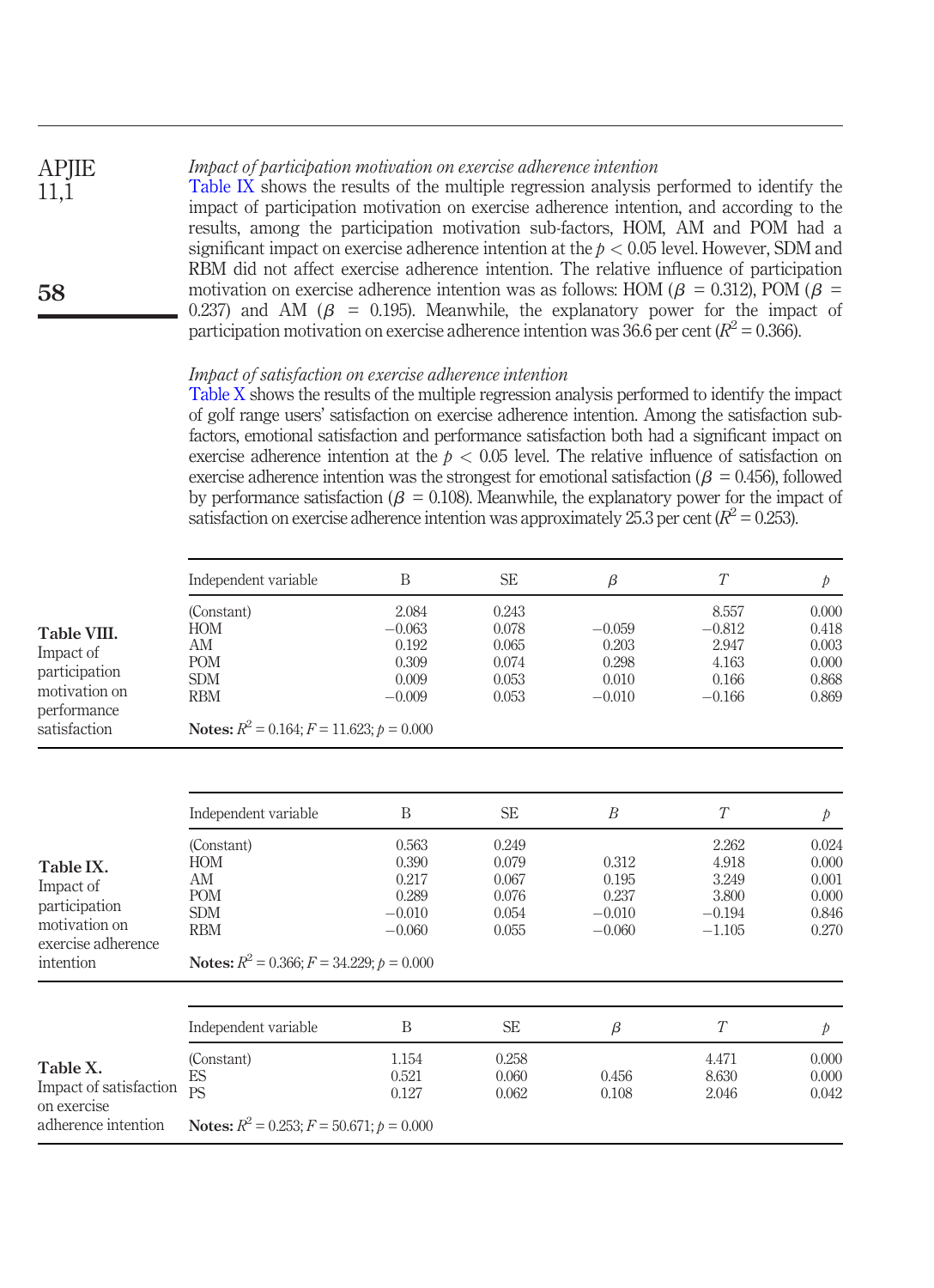### **Discussion**

Anticipated findings and managerial implications

The purpose of this study was to identify the relationship between golf range users' participation motivation, satisfaction and exercise adherence intention. Following is a discussion focusing on the major findings derived from the correlation analysis and multiple regression analysis.

The authors identified the impact of golf range users' participation motivation on satisfaction and found that the participation motivation sub-factors of HOM, AM, POM and SDM have a significant impact on emotional satisfaction, while AM and POM have a significant impact on performance satisfaction. Moreover, there is positive relationship between golf range users' participation motivation sub-factors, except RBM and exercise adherence intention. Some managerial implications of these findings are that golf driving range personnel should take an interest in HOM, AM, POM, SDM, etc., among the various motivations that users can have in the participation process and devise ways to increase their levels. In particular, intensive focus on inducing users' AM and POM may be necessary, as among the participation motivation sub-factors, AM and POM were found to be effective in enhancing both emotional satisfaction and performance satisfaction.

The positive relationship among golf range users' satisfaction sub-factors – emotional and performance satisfaction and exercise adherence intention – indicates that as participants who are satisfied with golf exercise participation are more likely to demonstrate exercise adherence, it may be necessary to enhance the users' satisfaction. Therefore, to enable users to continue with golf exercise, golf driving range personnel should devise various marketing plans to improve achievement and emotional satisfaction; in particular, the methods and measures to improve the emotional satisfaction of users should be given prime consideration.

## Conclusion and suggestions

#### Conclusion

By analyzing the relationship between golf range users' participation motivation, satisfaction and exercise adherence intention, this study aims to provide a higher quality service to golf range users and to provide the basic data required for the popularization of golf through increased participation in golf exercise.

To achieve the above objectives, users of golf ranges located in Seoul Metropolitan City and Gyeonggi-do province were surveyed through convenience sampling, and a total of 313 questionnaires were completed. Then, frequency analysis, factor analysis, reliability analysis, correlation analysis and multiple regression analysis were performed using the statistical program, SPSS Win ver. 18.0, through which the following results were obtained:

- among the participation motivation sub-factors, HOM, AM, POM and SDM had a significant impact on emotional satisfaction, while AM and POM had a significant impact on performance satisfaction;
- among the participation motivation sub-factors, HOM, AM and POM had a significant impact on exercise adherence intention; and
- both emotional satisfaction and performance satisfaction, the sub-factors of satisfaction, had a significant impact on exercise adherence intention; in particular, emotional satisfaction had a higher relative influence on exercise adherence intention compared to performance satisfaction.

To summarize the above findings, golf range users' participation motivation, HOM, AM and POM have a positive impact on improving performance satisfaction and emotional satisfaction. Moreover, performance satisfaction and emotional satisfaction generated by the

Golf range users' participation motivation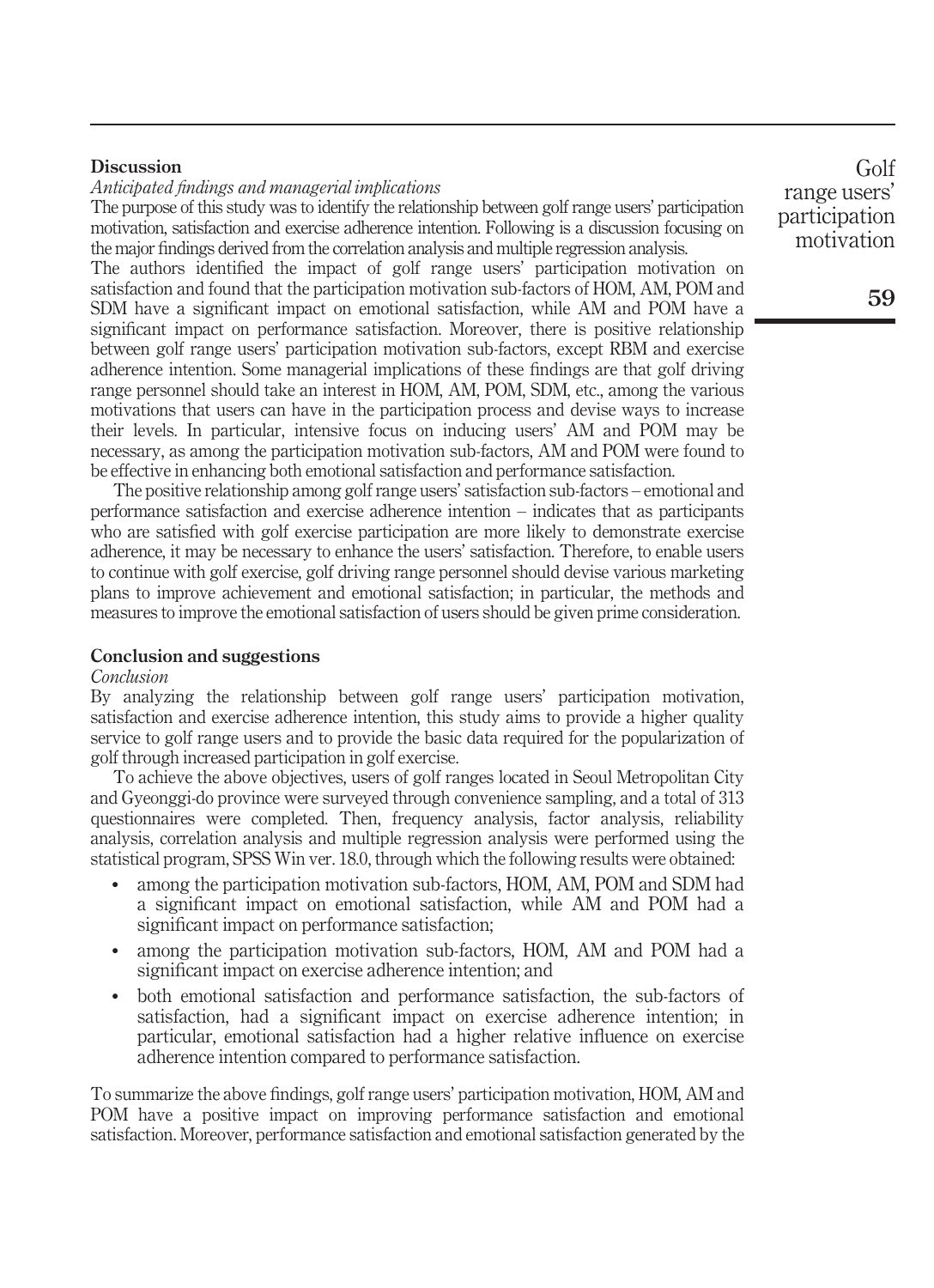comfortable athletic facilities of the driving range, sense of accomplishment, relief of stress following exercise, etc., have a positive impact on exercise adherence. However, SDM and RBM with an objective other than relationships based on friendship did not affect exercise adherence intention. Therefore, to enhance the satisfaction and exercise adherence intention of golf range users, means to induce HOM, AM and POM which should be actively sought. **APJIE** 11,1

#### Study limitations and future research suggestions Based on the issues encountered during the implementation process of this study, study limitations and suggestions for future research directions are as follows: 60

- Major limitation pertains to the study context. As data were collected with a limited sample of golf range users in Seoul Metropolitan City and Gyeonggi-do province, it is difficult to completely rule out the possibility that the findings indicate characteristics unique to these groups. Thus, taking into consideration these potential limitations, subsequent empirical research should cover additional sport fields and countries to enhance the possibility of generalizing this study's findings.
- This study did not consider differences according to the general characteristics of the golf range users such as gender, age, golfing history, golf driving range usage frequency, golf practice time, etc. Therefore, follow-up studies need to analyze the differences in participation motivation, satisfaction and exercise adherence intention according to the socio-demographic, psychological and behavioral characteristics of the golf range users.
- While this study only used a quantitative research method of using a questionnaire as the research tool to identify the relationships between golf range users' participation motivation, satisfaction and exercise adherence intention, follow-up studies should conduct an in-depth analysis of the relationships between golf range users' participation motivation, satisfaction and exercise adherence intention through qualitative research methods using in-depth interviews, focus groups, etc.

#### References

- <span id="page-10-6"></span>Beard, J.G. and Ragheb, M.G. (1980), "Measuring leisure satisfaction", *Journal of Leisure Research*, Vol. 12 No. 1, pp. 20-33.
- <span id="page-10-1"></span>Bu, G. and Yang, M. (2005), "An inductive content analysis on initiating motivation, continuing motivation and satisfaction of parasitic volcano trekking", Journal of Korean Society for the Study of Physical Education, Vol. 10 No. 2, pp. 73-97.
- <span id="page-10-0"></span>Burden, A.M., Grimshaw, P.N. and Wallace, E.S. (1998), "Hip and shoulder rotations during the golf swing of sub-10 handicap players", Journal of Sports Sciences, Vol. 16 No. 2, pp. 165-176.
- <span id="page-10-2"></span>Cho, S. and Ji, S. (2013), "Effect of sailing school participants' motive and satisfaction on continuous participation", Journal of Fisheries and Marine Sciences Education, Vol. 25 No. 1, pp. 128-138.
- <span id="page-10-3"></span>Cho, Y. and Kim, H. (2010), "The relationship between participation motivation, flow, marketing-mix satisfaction and reuse intent of swimming participants", Korean Journal of Sports Science, Vol. 19 No. 1, pp. 497-508.
- <span id="page-10-4"></span>Choi, Y., Kim, D. and Park, S. (2010), "Relationship between steady participation intention and inner motive of private golf practice range members", Korean Journal of Sports Science, Vol. 19 No. 3, pp. 525-531.
- <span id="page-10-5"></span>Deci, E.L. (1971), "Effects of externally mediated rewards on intrinsic motivation", *Journal of* Personality and Social Psychology, Vol. 18 No. 1, p. 105.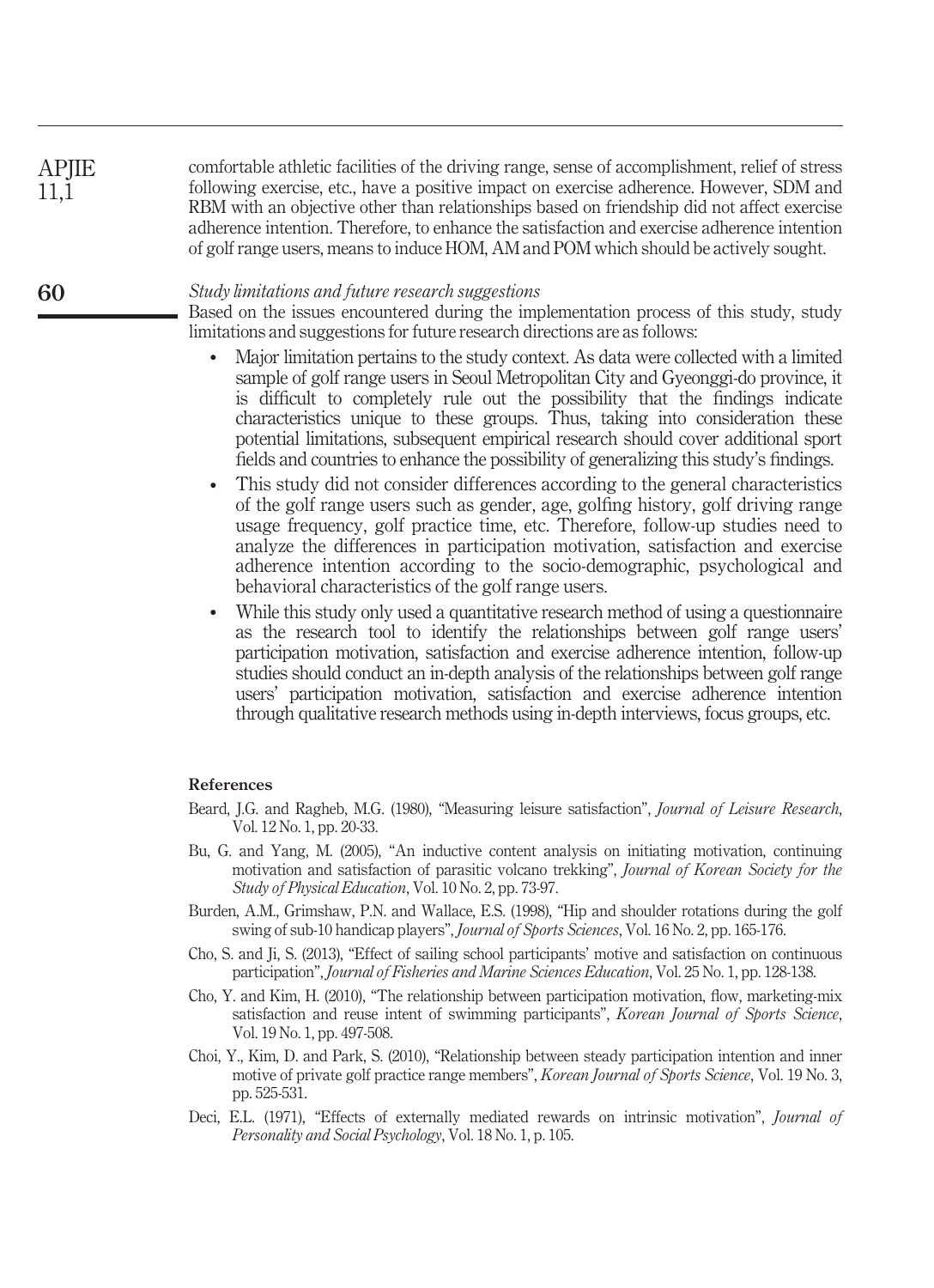<span id="page-11-0"></span>

|  |  |  | Doan, B.K., Newton, R.U., Kwon, Y.H. and Kraemer, W.J. (2006), "Effects of physical conditioning on                     |  |  |  |  |
|--|--|--|-------------------------------------------------------------------------------------------------------------------------|--|--|--|--|
|  |  |  | intercollegiate golfer performance", <i>Journal of Strength &amp; Conditioning Research</i> , Vol. 20 No. 1, pp. 62-72. |  |  |  |  |

- <span id="page-11-1"></span>Fradkin, A.J., Sherman, C.A. and Finch, C.F. (2004), "How well does club head speed correlate with golf handicaps?", Journal of Science and Medicine in Sport, Vol. 7 No. 4, pp. 465-472.
- <span id="page-11-17"></span>Frederick, C.M. and Ryan, R.M. (1995), "Self-determination in sport: a review using cognitive evaluation theory", International Journal of Sport Psychology, Vol. 26, pp. 5-23.
- <span id="page-11-18"></span>Gill, D.L., Gross, J.B. and Huddleston, S. (1983), "Participation motivation in youth sports", *International* Journal of Sport Psychology, Vol. 14, pp. 1-14.
- <span id="page-11-8"></span>Han, J. and Kwon, O. (2008),"Analysis of leisure satisfaction by the participation motivation of golf players at golf driving ranges", Journal of Leisure and Recreation Studies, Vol. 32 No. 3, pp. 69-83.
- <span id="page-11-9"></span>Hur, N. and Shin, W. (2011), "The influence of motivation on leisure satisfaction of screen golf users", Sports Science Studies, Vol. 21 No. 1, pp. 1-22.
- <span id="page-11-5"></span>Jeon, B., Lee, S. and Kim, J. (2014), "The relationship among participation motivation, life satisfaction, and continuous participation intention of triathlon enthusiasts", The Korean Journal of Physical Education: Humanities and Social Sciences, Vol. 53 No. 1, pp. 309-320.
- <span id="page-11-12"></span>Jeong, H. (2006), "The effects of motivations was participation and sustainable intention of leisure sports in golf", Journal of Leisure and Recreation Studies, Vol. 30 No. 2, pp. 15-29.
- <span id="page-11-6"></span>Jung, S. and An, B. (2012), "A study on the relationship of dance program participation motivation, participation satisfaction and sustained participation intention among elderly women", The Korean Journal of Dance Studies, Vol. 37, pp. 111-127.
- <span id="page-11-7"></span>Kim, D. and Ro, D. (2012), "Motivation of the participants according to the liberal ski goal orientation, class satisfaction, impact on exercise adherence", Korean Journal of Sports Science, Vol. 21 No. 2, pp. 785-794.
- <span id="page-11-14"></span>Kim, G. and Jung, Y. (2010), "Relationships between basic psychological needs satisfaction, participation motivation, and intention of continuance in golf participants", Journal of Sport and Leisure Studies, Vol. 42 No. 2, pp. 1219-1229.
- <span id="page-11-10"></span>Kim, H. (2005), "A study of the participation factors and satisfaction degrees of indoor golf range members", Korea Sports Research, Vol. 16 No. 5, pp. 997-1003.
- <span id="page-11-13"></span>Kim, J. (2014), "Effects of participation motivation on exercise adherence of golf participants", Journal of Lifelong Education Leadership, Vol. 1 No. 1, pp. 61-73.
- <span id="page-11-19"></span>Kim, Y. (2005), "The relationship between perceived freedom self-actualization and leisure satisfaction according to leisure sports participation", Unpublished PhD. Thesis, Chung-Ang University, Seoul.
- <span id="page-11-16"></span>Lee, G. (2008), "The influence of service satisfaction on the continuous behavior after participation of customers in golf raining facilities", The Korean Journal of Physical Education: Humanities and Social Sciences, Vol. 47 No. 3, pp. 39-49.
- <span id="page-11-11"></span>Lee, S., Yu, H. and Kim, S. (2011), "A research on satisfactions of female golfer according to participative motivations and characteristics: the effects of female golf on their satisfactions", The Journal of Korea Society for Wellness, Vol. 6 No. 2, pp. 53-68.
- <span id="page-11-4"></span>Manfredo, M. and Driver, B.L. (1996), "Measuring leisure motivation: a meta-analysis of the recreation experience preference scales", Journal of Leisure Research, Vol. 28 No. 3, pp. 188-213.
- <span id="page-11-15"></span>Oh, S. (2007), "An influence of motivation to participate with the desire of golf consumer on continuous behavior", Korean Journal of Sport Management, Vol. 12 No. 4, pp. 179-192.
- <span id="page-11-2"></span>Park, H., Seo, S. and Kang, S. (2010), "The relationship among the participation motive, exercise immersion, leisure satisfaction, and intention of exercise duration of ski club members", Journal of Korean Physical Education Association for Girls and Women, Vol. 24 No. 2, pp. 115-128.
- <span id="page-11-3"></span>Park, S. and Moon, T. (2007), "The relationship of participatory motivation, leisure commitment, leisure satisfaction and living satisfaction in cultural leisure programs at local community center", Korea Sports Research, Vol. 18 No. 4, pp. 573-592.

range users' participation motivation

Golf